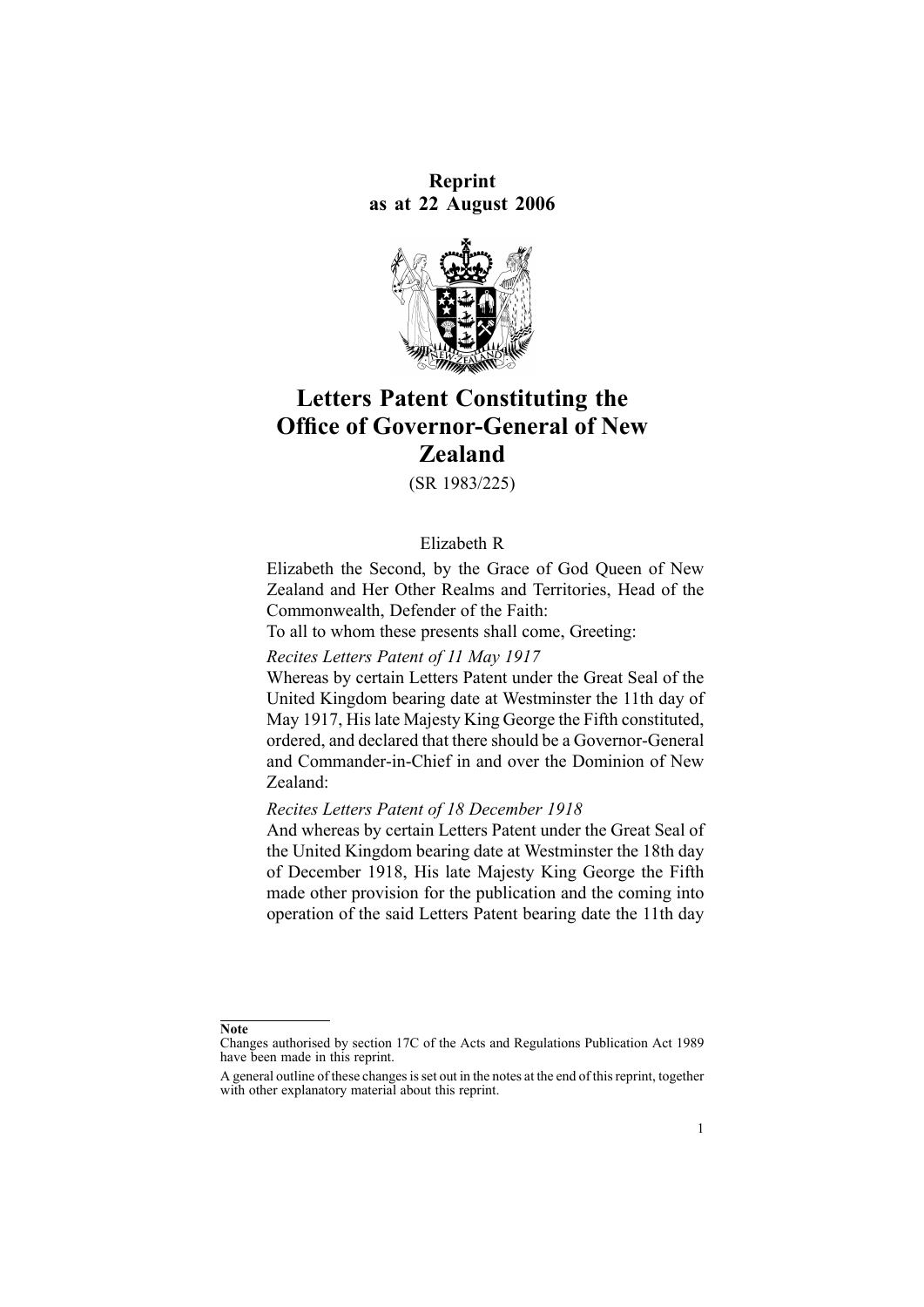| <b>Letters Patent Constituting the Office of</b> | Reprinted as at |
|--------------------------------------------------|-----------------|
| <b>Governor-General of New Zealand</b>           | 22 August 2006  |

of May 1917, in lieu of the provision made in the Fifteenth Clause thereof:

*Recites Royal Instructions of 11 May 1917*

And whereas at the Court at St. James's on the 11th day of May 1917, His late Majesty King George the Fifth caused certain Instructions under the Royal Sign Manual and Signet to be given to the Governor-General and Commander-in-Chief:

### *Recites Dormant Commission of 23 July 1917*

And whereas at the Court at St. James's on the 23rd day of July 1917, His late Majesty King George the Fifth caused <sup>a</sup> Dormant Commission to be passed under the Royal Sign Manual and Signet, appointing the Chief Justice or the Senior Judge for the time being of the Supreme Court of New Zealand to administer the Government of New Zealand, in the event of the death, incapacity, or absence of the Governor-General and Commander-in-Chief and of the Lieutenant-Governor (if any):

*Recites approval by Executive Council of draft of new Letters Patent*

And whereas, by Order in Council bearing date at Wellington the 26th day of September 1983, Our Governor-General and Commander-in-Chief of New Zealand, acting by and with the advice and consent of the Executive Council of New Zealand, has requested the issue of new Letters Patent revoking and determining the said Letters Patent bearing date the 11th day of May 1917, the said Letters Patent bearing date the 18th day of December 1918, the said Instructions, and the said Dormant Commission, and substituting in place of the revoked documents other provision in the form of the draft of new Letters Patent set out in Schedule 1 to that Order in Council:

# *Recites application of Letters Patent, Royal Instructions, and Dormant Commission to Cook Islands and Niue*

And whereas the said Letters Patent bearing date the 11th day of May 1917, the said Letters Patent bearing date the 18th day of December 1918, the said Instructions, and the said Dormant Commission extend to the self-governing state of the Cook Islands and to the self-governing state of Niue as par<sup>t</sup> of the law of the Cook Islands and of Niue, respectively: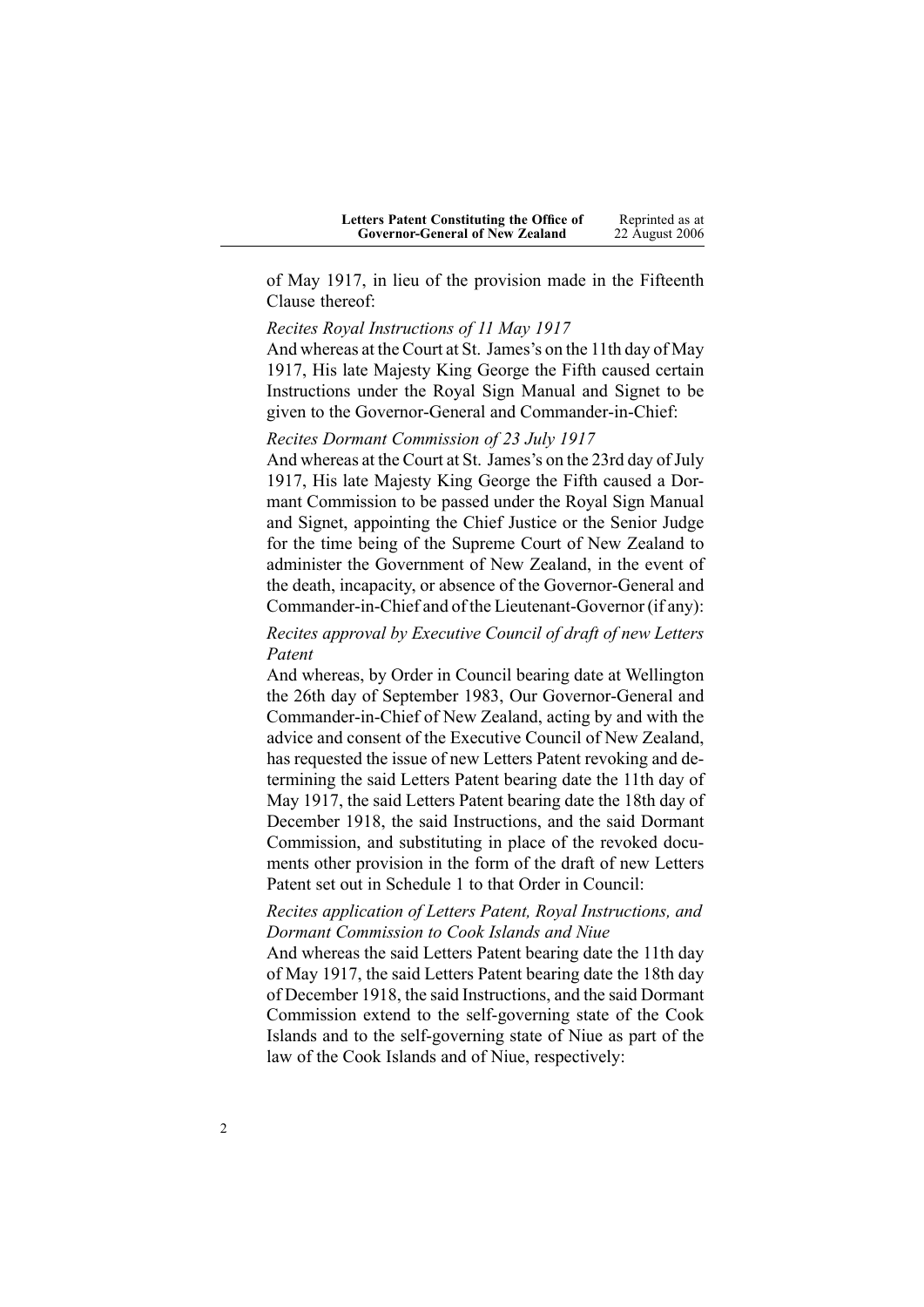*Recites approval by Government of Cook Islands and Government of Niue of draft of new Letters Patent* And whereas approval of the said draft of new Letters Patent has been signified on behalf of the Government of the Cook Islands and the Government of Niue:

#### *Effects revocations*

Now, therefore, We do by these presents revoke and determine the said Letters Patent bearing date the 11th day of May 1917, the said Letters Patent bearing date the 18th day of December 1918, the said Instructions, and the said Dormant Commission, but without prejudice to anything lawfully done thereunder; and We do hereby declare that the persons who are members of the body known as the Executive Council of New Zealand immediately before the coming into force of these Our Letters Patent shall be members of Our Executive Council hereby constituted as though they had been appointed thereto under these Our Letters Patent.

And We do declare Our will and pleasure as follows:

# **1 Office of Governor-General and Commander-in-Chief constituted**

We do hereby constitute, order, and declare that there shall be, in and over Our Realm of New Zealand, which comprises—

- (a) New Zealand; and
- (b) the self-governing state of the Cook Islands; and
- (c) the self-governing state of Niue; and
- (d) Tokelau; and
- (e) the Ross Dependency,—

<sup>a</sup> Governor-General and Commander-in-Chief who shall be Our representative in Our Realm of New Zealand, and shall have and may exercise the powers and authorities conferred on him by these Our Letters Patent, but without prejudice to the office, powers, or authorities of any other person who has been or may be appointed to represen<sup>t</sup> Us in any par<sup>t</sup> of Our Realm of New Zealand and to exercise powers and authorities on Our behalf.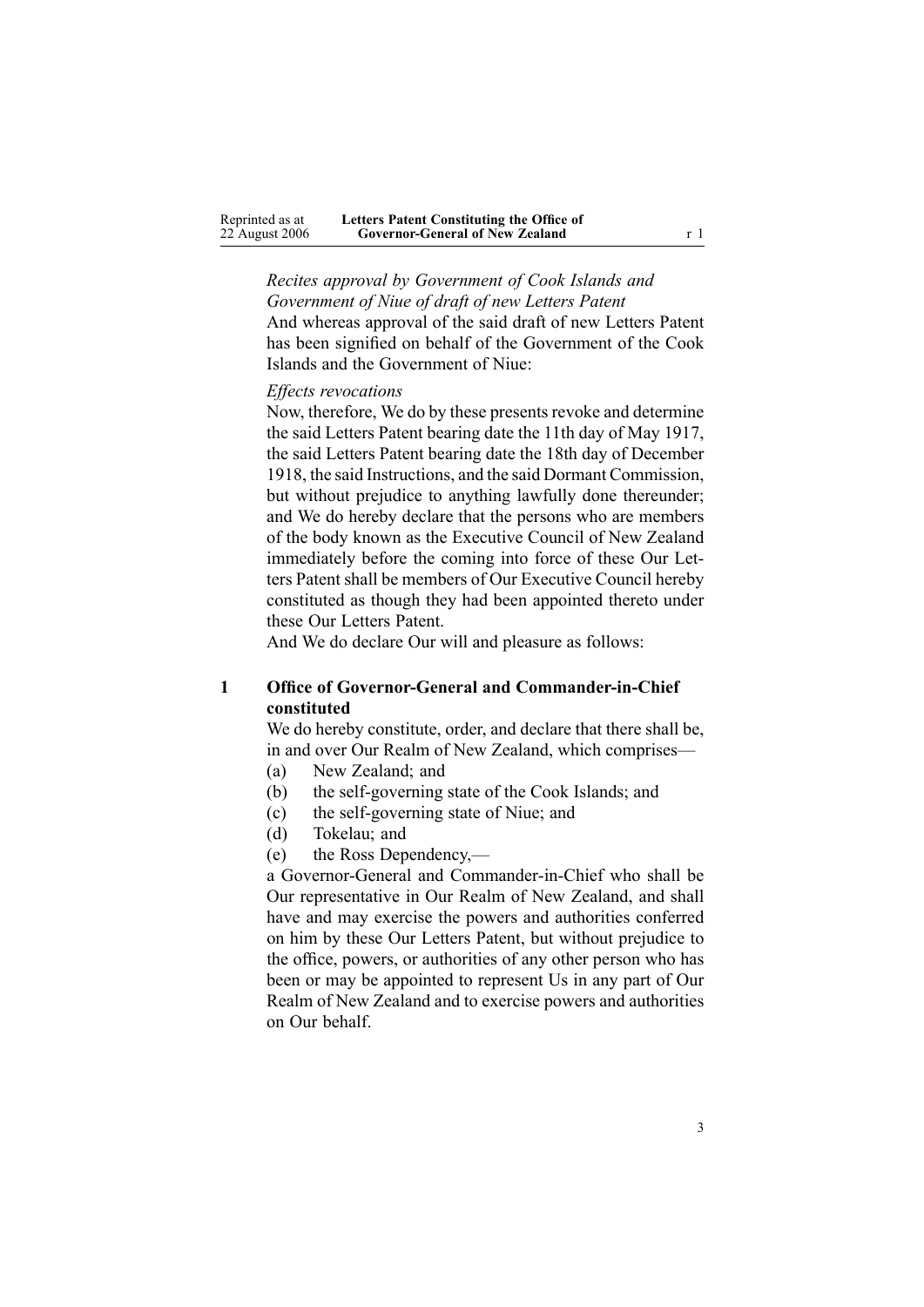# **2 Appointment of Governor-General and Commander-in-Chief**

And We do hereby order and declare that Our Governor-General and Commander-in-Chief (hereinafter called Our Governor-General) shall be appointed by Us, by Commission under the Seal of New Zealand, and shall hold office during Our pleasure.

#### **3 Governor-General's powers and authorities**

And We do hereby authorise and empower Our Governor-General, excep<sup>t</sup> as may be otherwise provided by law,—

- (a) to exercise on Our behalf the executive authority of Our Realm of New Zealand, either directly or through officers subordinate to Our Governor-General; and
- (b) for greater certainty, but not so as to restrict the generality of the foregoing provisions of this clause, to do and execute in like manner all things that belong to the Office of Governor-General including the powers and authorities hereinafter conferred by these Our Letters Patent.

# **4 Manner in which Governor-General's powers and authorities are to be executed**

Our Governor-General shall do and execute all the powers and authorities of the Governor-General according to—

- (a) the tenor of these Our Letters Patent and of such Commission as may be issued to Our Governor-General under the Seal of New Zealand; and
- (b) such laws as are now or shall hereafter be in force in Our Realm of New Zealand or in any par<sup>t</sup> thereof.

#### **5 Publication of Governor-General's Commission**

Every person appointed to fill the Office of Governor-General shall, before entering on any of the duties of the office, cause the Commission appointing him to be Governor-General to be publicly read, in the presence of the Chief Justice, or some other Judge of the High Court of New Zealand, and of members of the Executive Council thereof.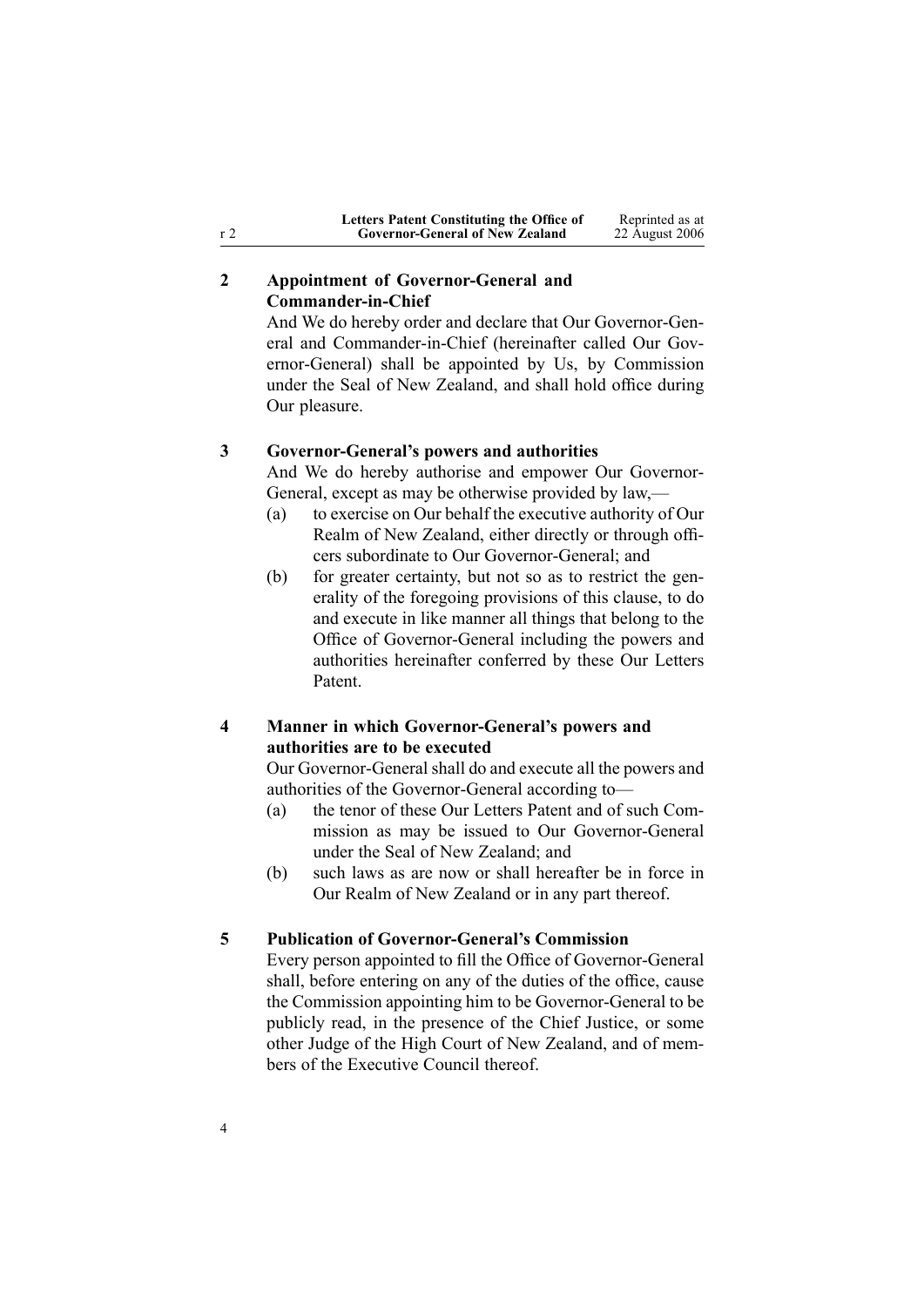| Reprinted as at | Letters Patent Constituting the Office of |     |
|-----------------|-------------------------------------------|-----|
| 22 August 2006  | <b>Governor-General of New Zealand</b>    | r 8 |

## **6 Oaths to be taken by Governor-General**

Our Governor-General shall, immediately after the public reading of the Commission appointing him, take—

- (a) the Oath of Allegiance in the form for the time being prescribed by the law of New Zealand; and
- (b) the Oath for the due execution of the Office of Governor-General in the form following:

I, [*name*], swear that, as Governor-General and Commander-in-Chief of the Realm of New Zealand, comprising New Zealand; the self-governing states of the Cook Islands and Niue; Tokelau; and the Ross Dependency, I will faithfully and impartially serve Her [*or* His] Majesty [*specify the name of the reigning Sovereign, as thus:* Queen Elizabeth the Second], Queen of New Zealand [*or* King of New Zealand], Her [*or* His] heirs and successors, and the people of the Realm of New Zealand, in accordance with their respective laws and customs. So help me God.

which Oaths the Chief Justice or other Judge in whose presence the Commission is read is hereby required to administer.

Clause 6(b): substituted, on 22 August 2006, by [clause](http://www.legislation.govt.nz/pdflink.aspx?id=DLM401389) 1 of the Letters Patent (2006) Amending Letters Patent Constituting the Office of Governor-General of New Zealand (SR 2006/219).

#### **7 Constitution of Executive Council**

And We do by these presents constitute an Executive Council to advise Us and Our Governor-General in the Government of Our Realm of New Zealand.

#### **8 Membership of Executive Council**

The Executive Council shall consist of those persons who, having been appointed to the Executive Council from among persons eligible for appointment under the Constitution Act 1986, are for the time being Our responsible advisers.

Clause 8: substituted, on 1 January 1987, by clause 1 of the Letters Patent Amending Letters Patent Constituting the Office of Governor-General of New Zealand (SR 1987/8).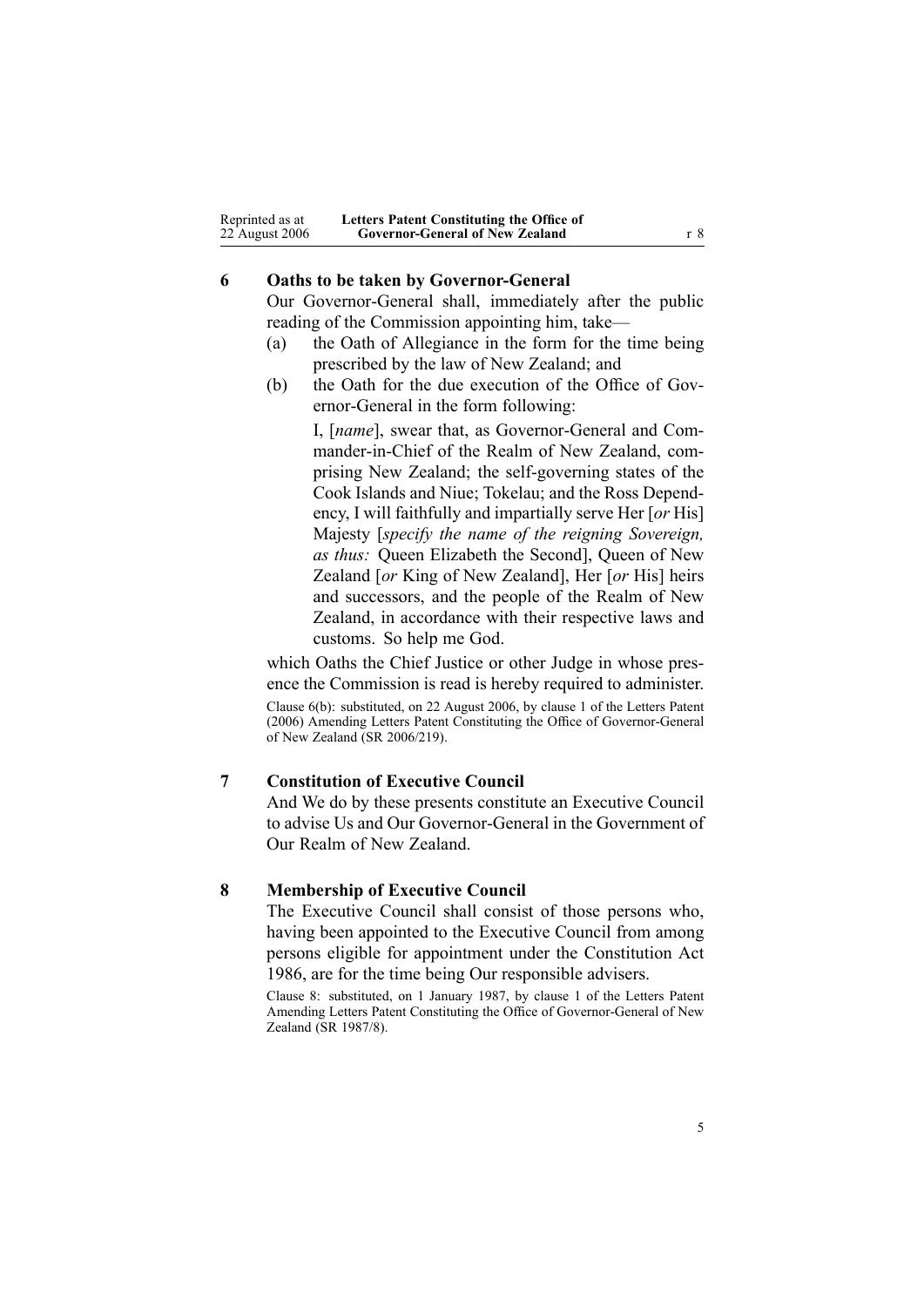|     | Letters Patent Constituting the Office of | Reprinted as at |
|-----|-------------------------------------------|-----------------|
| r 9 | <b>Governor-General of New Zealand</b>    | 22 August 2006  |

# **9 Quorum of Executive Council**

The Executive Council shall not proceed to the despatch of business unless two members at the least (exclusive of any member presiding in the absence of Our Governor-General) be presen<sup>t</sup> throughout the whole of the meeting at which any such business is despatched, excep<sup>t</sup> that in <sup>a</sup> situation of urgency or emergency, members may be presen<sup>t</sup> by any method of communication that allows each member to participate effectively during the whole of the meeting.

Clause 9: amended, on 22 August 2006, by [clause](http://www.legislation.govt.nz/pdflink.aspx?id=DLM401390) 2 of the Letters Patent (2006) Amending Letters Patent Constituting the Office of Governor-General of New Zealand (SR 2006/219).

#### **10 Appointment of members of Executive Council, etc**

And We do hereby authorise and empower Our Governor-General, from time to time in Our name and on Our behalf, to constitute and appoint under the Seal of New Zealand, to hold office during pleasure, all such members of the Executive Council, Ministers of the Crown, commissioners, diplomatic or consular representatives of New Zealand, principal representatives of New Zealand in any other country or accredited to any international organisation, and other necessary officers as may be lawfully constituted or appointed by Us.

#### **11 Exercise of prerogative of mercy**

And We do further authorise and empower Our Governor-General, in Our name and on Our behalf, to exercise the prerogative of mercy in Our Realm of New Zealand, excep<sup>t</sup> in any par<sup>t</sup> thereof where, under any law now or hereafter in force, the prerogative of mercy may be exercised in Our name and on Our behalf by any other person or persons, to the exclusion of Our Governor-General; and for greater certainty but not so as to restrict the authority hereby conferred, Our Governor-General may:

(a) grant, to any person concerned in the commission of any offence for which he may be tried in any court in New Zealand or in any other par<sup>t</sup> of Our said Realm to which this clause applies or to any person convicted of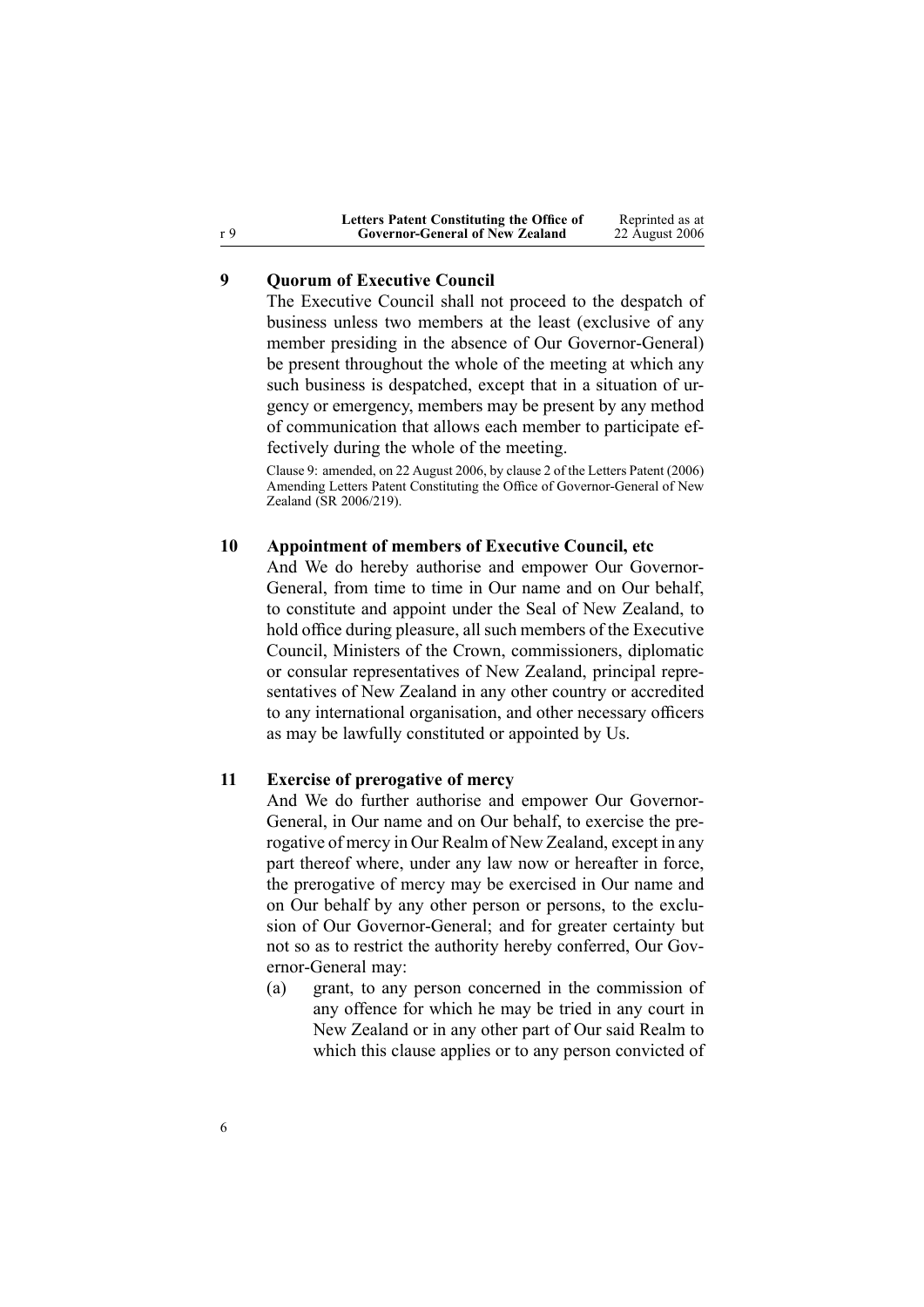any offence in any such court, <sup>a</sup> pardon, either free or subject to lawful conditions; or

- (b) grant, to any person, <sup>a</sup> respite, either indefinite or for <sup>a</sup> specified period, of the execution of any sentence passed on that person in any court in New Zealand or in any other par<sup>t</sup> of Our said Realm to which this clause applies; or
- (c) remit, subject to such lawful conditions as he may think fit to impose, the whole or any par<sup>t</sup> of any such sentence or of any penalty or forfeiture otherwise due to Us on account of any offence in respec<sup>t</sup> of which <sup>a</sup> person has been convicted by any court in New Zealand or in any other par<sup>t</sup> of Our said Realm to which this clause applies.

## **12 Administrator of the Government**

Whenever the Office of Governor-General is vacant, or the holder of the Office is for any reason unable to perform all or any of the functions of the Office, We do hereby authorise, empower, and command the Chief Justice of New Zealand to perform the functions of the Office of Governor-General. If, however, there is for the time being no Chief Justice able to act as Governor-General, then the next most senior Judge of the New Zealand judiciary who is able so to act is so authorised, empowered, and commanded. The Chief Justice or the next most senior Judge, while performing all or any of the functions of the Office of Governor-General, is to be known as the Administrator of the Government; and in these Our Letters Patent every reference to Our Governor-General includes, unless inconsistent with the context, <sup>a</sup> reference to Our Administrator of the Government.

Clause 12: substituted, on 22 August 2006, by [clause](http://www.legislation.govt.nz/pdflink.aspx?id=DLM401391) 3 of the Letters Patent (2006) Amending Letters Patent Constituting the Office of Governor-General of New Zealand (SR 2006/219).

# **13 Oaths to be taken by Administrator of the Government**

The said Chief Justice or next most senior Judge of the New Zealand judiciary shall, on the first occasion on which he is required to act as Administrator of the Government and before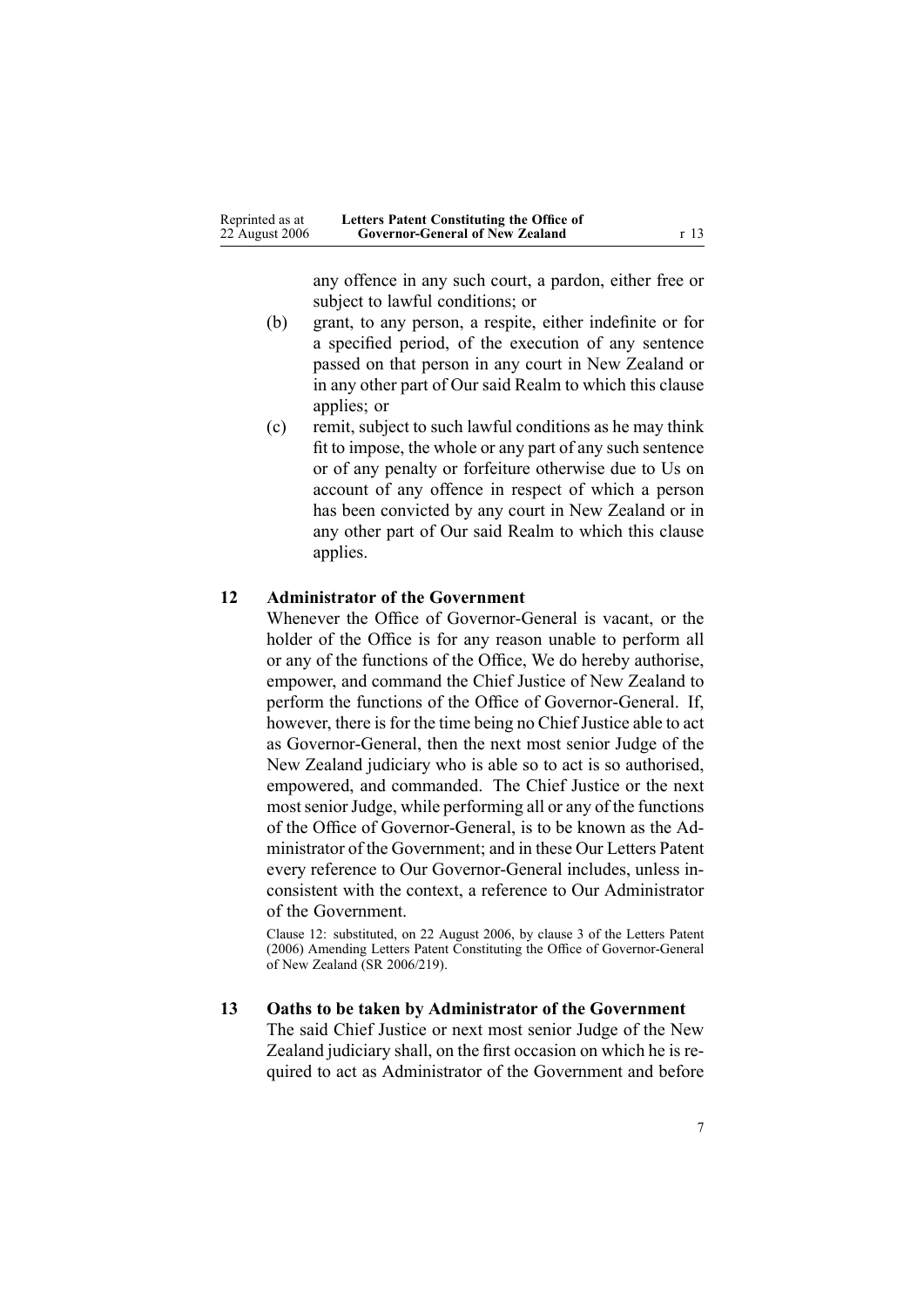| Letters Patent Constituting the Office of | Reprinted as at |
|-------------------------------------------|-----------------|
| <b>Governor-General of New Zealand</b>    | 22 August 2006  |

entering on any of the duties of the Office of Governor-General, take the Oaths hereinbefore directed to be taken by Our Governor-General, which Oaths, with such modifications as are necessary, shall be administered by some other Judge of the High Court of New Zealand, in the presence of not less than two members of the Executive Council.

Clause 13: amended, on 22 August 2006, by [clause](http://www.legislation.govt.nz/pdflink.aspx?id=DLM401393) 4 of the Letters Patent (2006) Amending Letters Patent Constituting the Office of Governor-General of New Zealand (SR 2006/219).

# **14 Powers and authorities of Governor-General not abridged**

While Our Administrator of the Government is performing all or any of the functions of the Office of Governor-General, the powers and authorities of Our Governor-General shall not be abridged, altered, or in any way affected, otherwise than as We may at any time hereafter think proper to direct.

# **15 Governor-General's absence**

*[Revoked]*

Clause 15: revoked, on 22 August 2006, by [clause](http://www.legislation.govt.nz/pdflink.aspx?id=DLM401394) 5 of the Letters Patent (2006) Amending Letters Patent Constituting the Office of Governor-General of New Zealand (SR 2006/219).

#### **16 Ministers to keep Governor-General informed**

Our Ministers of the Crown in New Zealand shall keep Our Governor-General fully informed concerning the general conduct of the Government of Our said Realm, so far as they are responsible therefor, and shall furnish Our Governor-General with such information as he may reques<sup>t</sup> with respec<sup>t</sup> to any particular matter relating to the Government of Our said Realm.

# **17 Ministers and others to obey, aid, and assist Governor-General**

Our Ministers of the Crown and other officers, civil and military, and all other inhabitants of Our Realm of New Zealand, shall obey, aid, and assist Our Governor-General in the performance of the functions of the Office of Governor-General.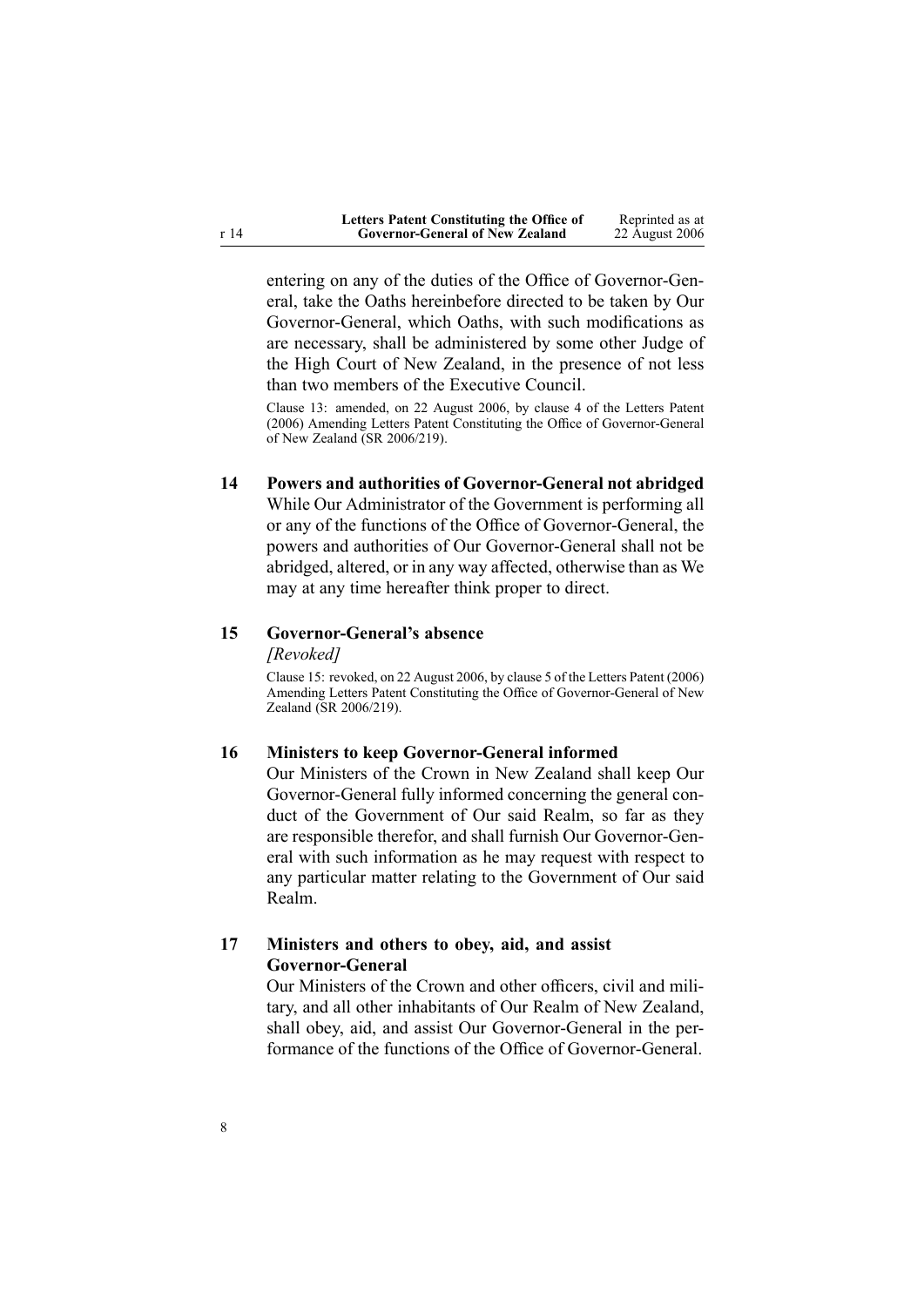| Reprinted as at | Letters Patent Constituting the Office of |  |
|-----------------|-------------------------------------------|--|
| 22 August 2006  | <b>Governor-General of New Zealand</b>    |  |

# **18 Power reserved to Her Majesty to revoke, alter, or amend the present Letters Patent**

And We do hereby reserve to Ourselves, Our heirs and successors, full power and authority from time to time to revoke, alter, or amend these Our Letters Patent as to Us or them shall seem meet.

### **19 Present Letters Patent to have effect as law**

And We do further declare that these Our Letters Patent shall take effect as par<sup>t</sup> of the law of Our Realm of New Zealand, comprising New Zealand, the self- governing state of the Cook Islands, the self-governing state of Niue, Tokelau, and the Ross Dependency on the 1st day of November 1983.

In witness whereof We have caused these Our Letters to be made Patent, and for the greater testimony and validity thereof We have caused the Seal of New Zealand to be affixed to these presents, which We have signed with Our Regal Hand.

Given the 28th day of October in the Year of Our Lord One Thousand Nine Hundred and Eighty-three and in the 32nd Year of Our Reign.

By Her Majesty's Command.

[Seal]

R D Muldoon, Prime Minister of New Zealand.

Issued under the authority of the Acts and [Regulations](http://www.legislation.govt.nz/pdflink.aspx?id=DLM195097) Publication Act 1989. Date of notification in *Gazette*: 31 October 1983.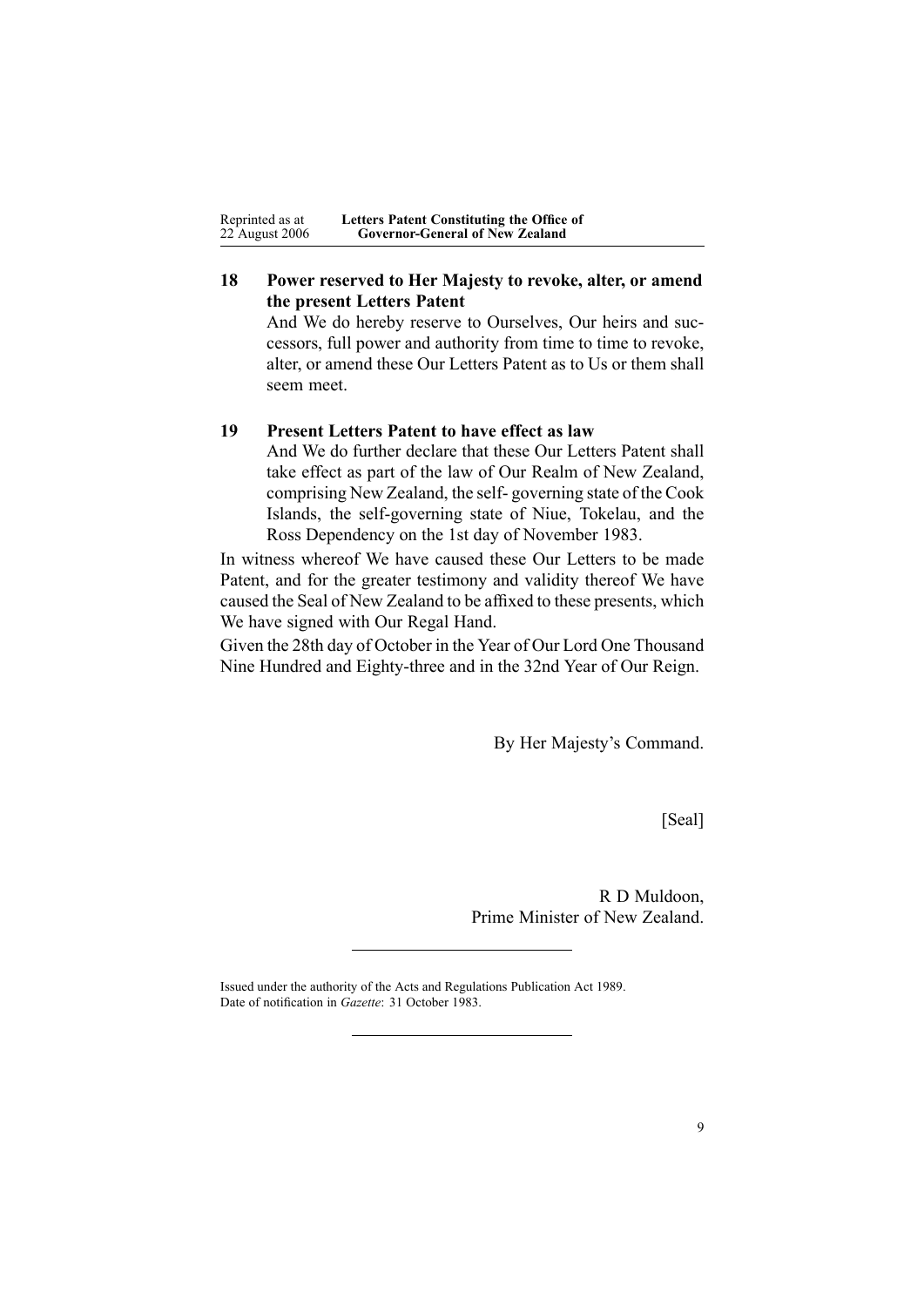#### **Contents**

- 1 General
- 2 Status of reprints
- 3 How reprints are prepared
- 4 Changes made under section 17C of the Acts and Regulations Publication Act 1989
- 5 List of amendments incorporated in this reprint (most recent first)

#### **Notes**

## *1 General*

This is <sup>a</sup> reprint of the Letters Patent Constituting the Office of Governor-General of New Zealand. The reprint incorporates all the amendments to the Letters Patent as at 22 August 2006, as specified in the list of amendments at the end of these notes. Relevant provisions of any amending enactments that contain transitional, savings, or application provisions that cannot be compiled in the reprint are also included, after the principal enactment, in chronological order. For more information, *see* <http://www.pco.parliament.govt.nz/reprints/>.

# *2 Status of reprints*

Under [section](http://www.legislation.govt.nz/pdflink.aspx?id=DLM195439) 16D of the Acts and Regulations Publication Act 1989, reprints are presumed to correctly state, as at the date of the reprint, the law enacted by the principal enactment and by the amendments to that enactment. This presumption applies even though editorial changes authorised by [section](http://www.legislation.govt.nz/pdflink.aspx?id=DLM195466) [17C](http://www.legislation.govt.nz/pdflink.aspx?id=DLM195466) of the Acts and Regulations Publication Act 1989 have been made in the reprint.

This presumption may be rebutted by producing the official volumes of statutes or statutory regulations in which the principal enactment and its amendments are contained.

#### *3 How reprints are prepared*

A number of editorial conventions are followed in the preparation of reprints. For example, the enacting words are not included in Acts, and provisions that are repealed or revoked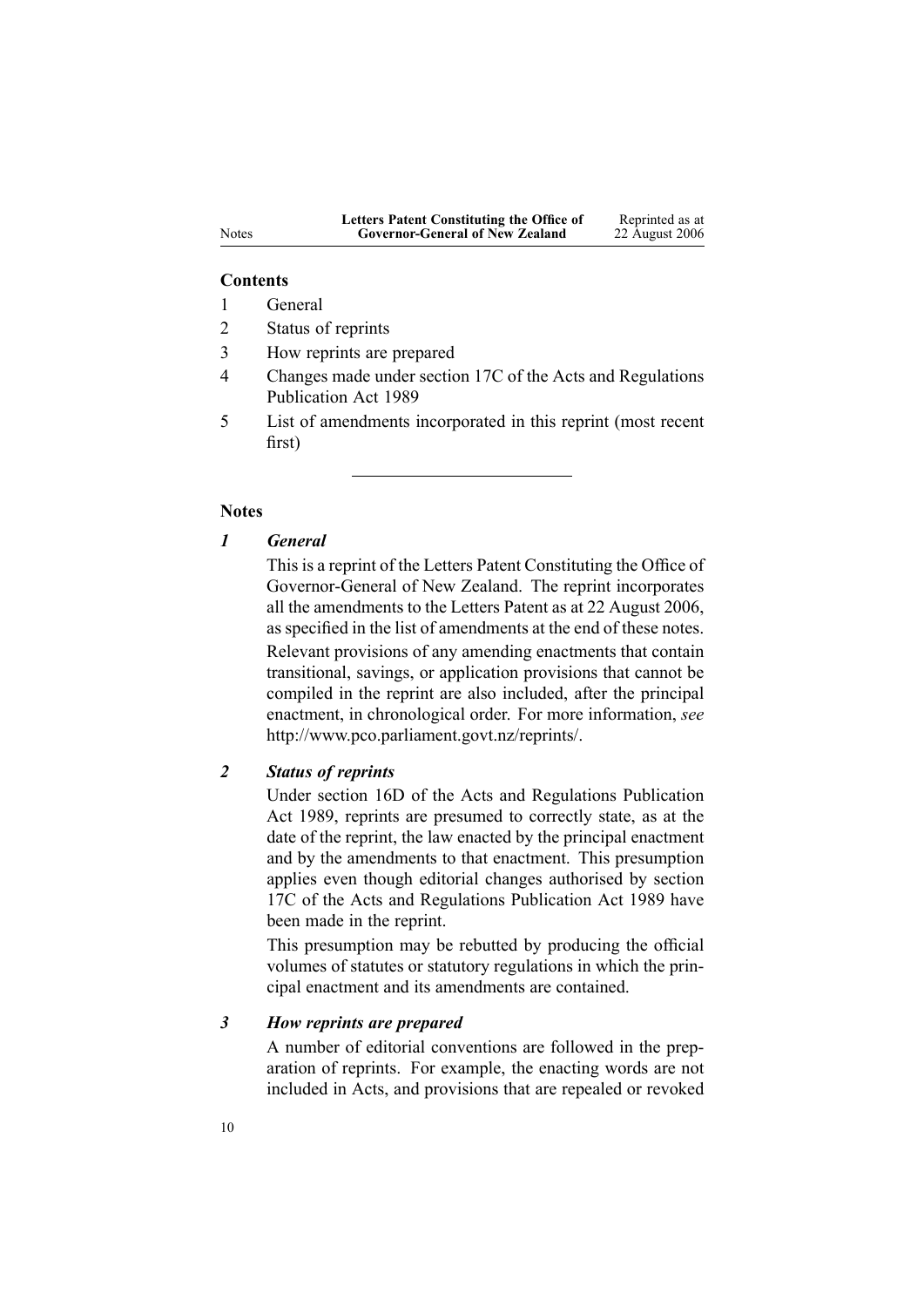are omitted. For <sup>a</sup> detailed list of the editorial conventions, *see* [http://www.pco.parliament.govt.nz/editorial-conventions/](http://www.pco.parliament.govt.nz/editorial-conventions/ ) or Part 8 of the *Tables of New Zealand Acts and Ordinances and Statutory Regulations and Deemed Regulations in Force*.

# *4 Changes made under section 17C of the Acts and Regulations Publication Act 1989*

[Section](http://www.legislation.govt.nz/pdflink.aspx?id=DLM195466) 17C of the Acts and Regulations Publication Act 1989 authorises the making of editorial changes in <sup>a</sup> reprint as set out in [sections](http://www.legislation.govt.nz/pdflink.aspx?id=DLM195468) 17D and [17E](http://www.legislation.govt.nz/pdflink.aspx?id=DLM195470) of that Act so that, to the extent permitted, the format and style of the reprinted enactment is consistent with current legislative drafting practice. Changes that would alter the effect of the legislation are not permitted.

A new format of legislation wasintroduced on 1 January 2000. Changesto legislative drafting style have also been made since 1997, and are ongoing. To the extent permitted by [section](http://www.legislation.govt.nz/pdflink.aspx?id=DLM195466) 17C of the Acts and Regulations Publication Act 1989, all legislation reprinted after 1 January 2000 is in the new format for legislation and reflects current drafting practice at the time of the reprint.

In outline, the editorial changes made in reprints under the authority of [section](http://www.legislation.govt.nz/pdflink.aspx?id=DLM195466) 17C of the Acts and Regulations Publication Act 1989 are set out below, and they have been applied, where relevant, in the preparation of this reprint:

- • omission of unnecessary referential words (such as "of this section" and "of this Act")
- • typeface and type size (Times Roman, generally in 11.5 point)
- • layout of provisions, including:
	- •indentation
	- • position of section headings (eg, the number and heading now appear above the section)
- • format of definitions (eg, the defined term now appears in bold type, without quotation marks)
- • format of dates (eg, <sup>a</sup> date formerly expressed as "the 1st day ofJanuary 1999" is now expressed as "1 January 1999")